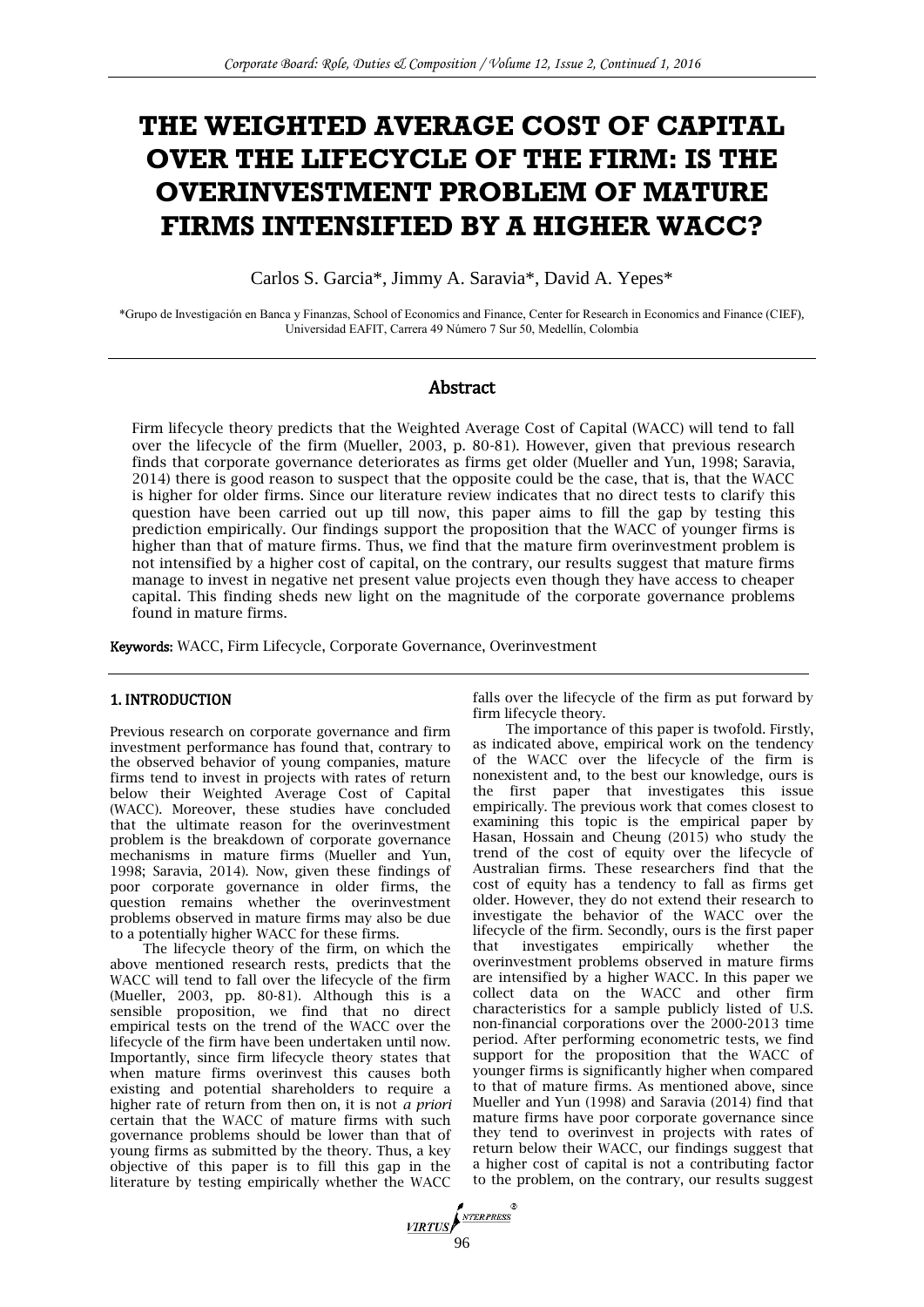that mature firms manage to invest in negative present value projects despite their having access to cheaper sources of capital. This observation sheds new light on the magnitude of the corporate governance problems found in mature firms, since it suggests that mature firms are destroying value by overinvesting in projects with some of the lowest rates of return in the economy.

The remainder of this paper is organized as follows: Section 2 reviews the lifecycle theory of the firm and develops testable propositions. Section 3 discusses our econometric specification. Section 4 presents our data sources, describes the sample, and

discusses and documents our results. Section 5 concludes the paper.

## 2. THE LIFECYCLE THEORY OF THE FIRM AND THE **WACC**

Taking as his starting point the contribution of Schumpeter (1934, 1943) that firms have a lifecycle. Mueller (1969, 1972, 2003, pp. 81-83) develops a firm lifecycle theory that focuses on the capital budgeting and cost of capital situations that firms face as they go through their lifecycles. We can best summarize Mueller's theory with the aid of Figure 1.



**Figure 1.** The WACC over the lifecycle of the firm.

*Source: adapted from Mueller (2003, p. 80)* 

Figure 1(a) illustrates the situation faced by young firms. As can be seen, new companies have investment opportunities with an optimum at  $I_{n}^*$ , i.e.  $\frac{1}{\sqrt{2}}$  the level of investment consistent with the point where the marginal rate of return,  $\text{mrr}_{y}$ , equals the weighted average cost of capital,  $WACC_{Y}$ . Now, as is also shown in the figure, in order to exploit these investment opportunities young firms require more funds than the cash flows,  $CF_{Y}$ , they can generate internally from operations. Consequently, new firms need to tap outside sources of capital at a relatively high cost,  $WACC_{Y}$ , in order to invest at the optimal level. According to lifecycle theory this higher cost of capital is due to "the different opportunities for raising external capital generally faced by new firms" compared to the corresponding opportunities faced by mature firms (Mueller, 2003, p. 81). Hence the figure implies that, because of this abundance profitable investment opportunities, young firms can be characterized as fast growing companies that pay little or no dividends, which need to have good relationships with outside investors (i.e. good corporate governance) in order to have access to outside funds and reduce their cost of capital as

much as possible. It is important to notice that these firms depend on outside sources of finance if they are to undertake the investment opportunities open to them before the competition beats them to it.

I

On the other hand, Figure 1(b) depicts the situation confronted by mature firms. According to lifecycle theory, mature firms are characterized by having investment opportunities which at the optimal level  $I_M^*$  (the level of investment consistent with the point where the marginal rate of return, mrr , equals the weighted average cost of capital,  $WACC_{n}$ ) require a smaller budget than the cash flows that the firm can generate internally from operations, CF . Importantly, this financial independence which mature firms enjoy *vis-à-vis* shareholders and other investors causes conflicts of interest. As suggested by Jensen (1986), why would growth maximizing managers, who enjoy the benefits from the growth of their firms such as higher salaries and more and better perks (Jensen and Meckling, 1976), pay out free cash flows to investors and thwart the growth of their firms? Wouldn't they rather overinvest and make their firm grow faster as shown in the figure by investing at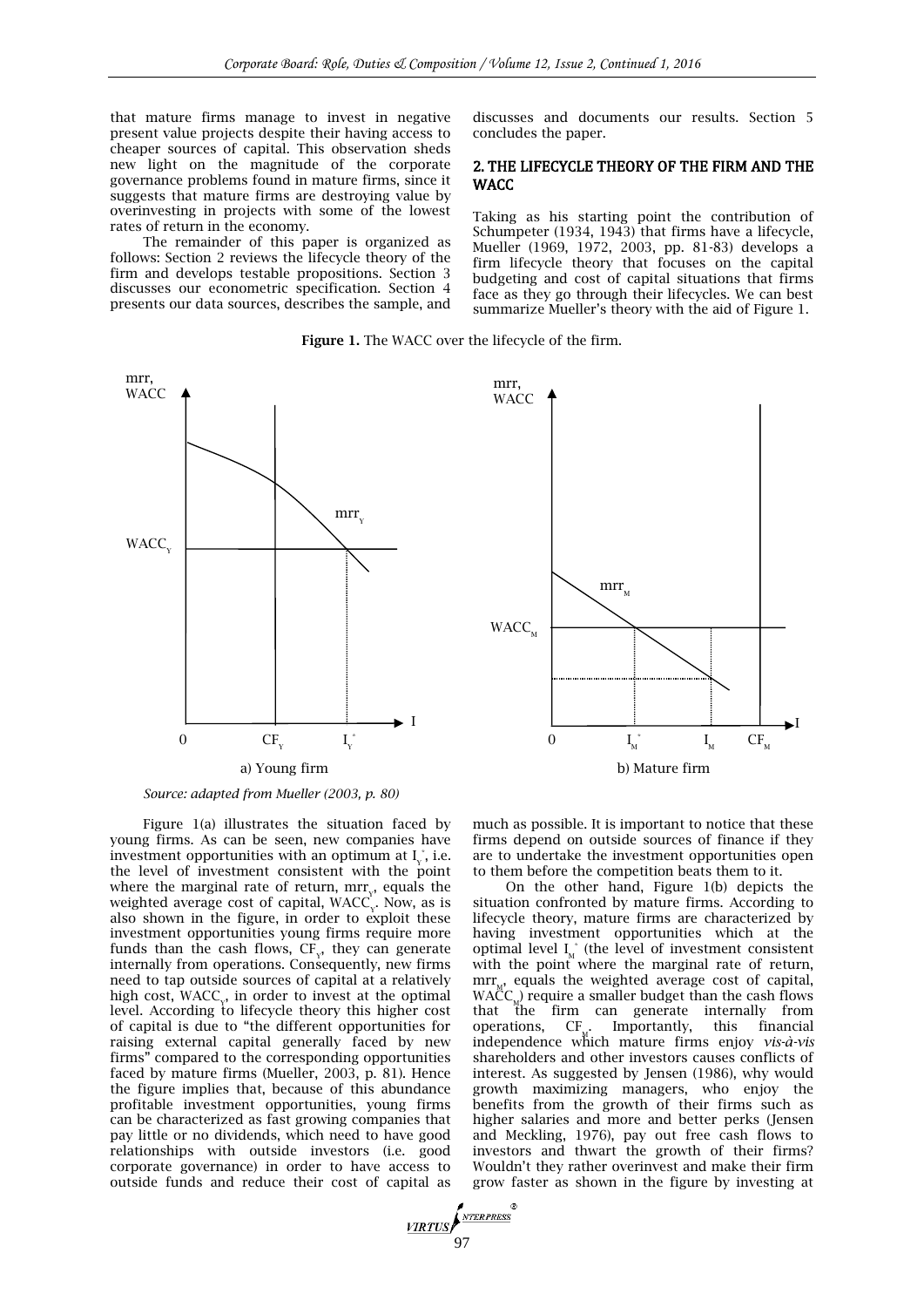the infra-marginal level I ? The traditional answer in the finance literature is that if the management overinvests in this way, the market value of the firm would plunge and the firm would likely become the target of a hostile takeover (Manne, 1965; Mueller, 1969). The problem with this argument, however, is that while hostile takeovers may have been a problem for opportunistic managers in the 1980s, recent research suggests that for the last 30 years managers and their boards of directors have been deploying a large number of anti-takeover provisions which make the probability of success of a hostile takeover extremely small (Bebchuk, Cohen and Farrell, 2009; Cremers and Ferrell, 2014; Gompers, Ishii and Metrick, 2003). In other words, the threat of hostile takeovers has been effectively neutralized through the use of anti-takeover provisions, and for this reason firm lifecycle theory predicts that the managers of mature firms can and do overinvest in projects with a marginal rate of return which is lower than the corresponding weighted average cost of capital (i.e. these firms invest  $I_{\alpha}$ , a level of investment at which  $m r_{\rm M} <$  WACC<sub>M</sub> in Figure 1(b)).

Now, most important for the purposes of the present paper, comparison between panels (a) and (b) in Figure 1 allows us to conjecture some important propositions regarding the behavior of the WACC over the lifecycle of the firm. In particular, this figure suggests that the WACC of mature firms should be lower than that of young firms for three reasons. The first is motivated by the illustrated increase in the size of cash flows from operations over the lifecycle of the firm. Clearly, since new firms are depicted as high-growth companies with relatively small cash flows from operations, which need external capital to exploit highly profitable investment opportunities, these companies will likely be willing and able to pay a high cost for the necessary capital. On the other hand, since mature firms are depicted as slowgrowth companies with large cash flows from operations in excess of what is needed to invest optimally, that do not need to tap costly outside sources of capital, their WACC should be lower. Secondly, young firms usually have the most volatile cash flows. Since cash flow volatility increases the riskiness of the firm, high cash flow volatility should cause young firms to have a comparatively higher WACC. Conversely, since mature firms typically have more reliable and stable cash flows, this stability should reduce the riskiness and consequently the WACC of older firms. Thirdly, we put forward that there likely is a "reputation effect" that should cause the WACC of mature firms to be lower than that of young companies. Specifically, since the financial performance of mature firms is better known to investors they can rely on their past experience in dealing with the firm to assess the risk involved. In contrast, the future financial performance of new firms is more uncertain to investors. Therefore, the required return that investors demand from mature firms should be lower than that required from young corporations. Taken together, we expect that these three factors should more than compensate for the negative impact on the WACC of mature firms that results from the breakdown in corporate governance and the consequent overinvestment in negative net present value projects as illustrated in Figure 1(b). Consequently, we expect that the

prediction of firm lifecycle theory, that the WACC of young firms will be higher than that of old firms, will hold.

We conclude this section by stating the testable propositions that will be investigated in the empirical sections of the paper. The main proposition, which follows directly from our discussion above, is that the WACC of the firm will tend to fall over its lifecycle. In addition to testing this qualitative proposition, we are interested in its quantitative impact. By how much does the WACC of young firms *vs.* that of mature companies differ? After how many years does it take for the WACC of a firm to fall below the average? We will examine these testable propositions in the empirical sections below.

#### 3. ECONOMETRIC SPECIFICATION

We have seen that lifecycle theory predicts that the WACC is a function of firm age and other firm characteristics and that the first partial derivative of this function with respect to firm age is negative (that is, WACC declines as firms get older). However, the theory does not make any predictions regarding the sign of the higher derivatives. Consequently, we follow Mueller and Yun (1998, p. 359) and test the theory's predictions using the following five econometric specifications:

$$
WACC_{it} = \alpha + \beta_1 \text{firmage}_{it} + \gamma \ C_{it} + u_{1it} \tag{1a}
$$

$$
WACC_{it} = \alpha + \beta_1 (1/frame_{it}) + \gamma C_{it} + u_{2it} \quad (1b)
$$

$$
WACC_{ii} = \alpha + \beta_1 \text{firmage}_{ii} + \beta_2 \text{firmage}_{ii}^2 + + \gamma \ C_{ii} + u_{3ii}
$$
 (1c)

$$
WACC_{ii} = \alpha + \beta_1 (1 / firmage_{ii}) ++ \beta_2 (1 / firmage_{ii}^2) + \gamma C_{ii} + u_{4ii}
$$
 (1d)

$$
WACC_{it} = \alpha + \beta_1 \ln(firmage_{it}) + \gamma C_{it} + u_{sti} \quad (1e)
$$

Where *WACC* is the weighted average cost of capital, *firmage* is the age of the firm measured in years since its incorporation and *C* is a vector of controls and firm characteristics (put forward by lifecycle theory) likely to determine the WACC. As elements of *C* we include cash flows from operations normalized by total assets (*CF/totalassets*) and the three year volatility of these cash flows (*CFrisk*), the debt to value ratio *(D/(D+E))*, *Tobin's q*, the growth of sales of the firm over the previous year (*salesgrowth*), firm size measured as the natural logarithm of total assets (*lnfirmsize*), and finally industry and year dummy variables. $<sup>1</sup>$  As mentioned</sup> above, firm lifecycle theory predicts that  $\beta_1 < 0$  for specifications (1a), (1c) and (1e), and that  $\beta$ <sub>*l*</sub> > 0 for specifications (1b) and (1d), but makes no predictions regarding the sign of *β* .

The reason for including cash flows from operations over total assets and the three year volatility follows directly from our discussion on firm lifecycle theory above. In particular, the notion that young firms should have higher WACC because

-

<sup>&</sup>lt;sup>1</sup> We describe our sources of data and how these variables are constructed in the appendix.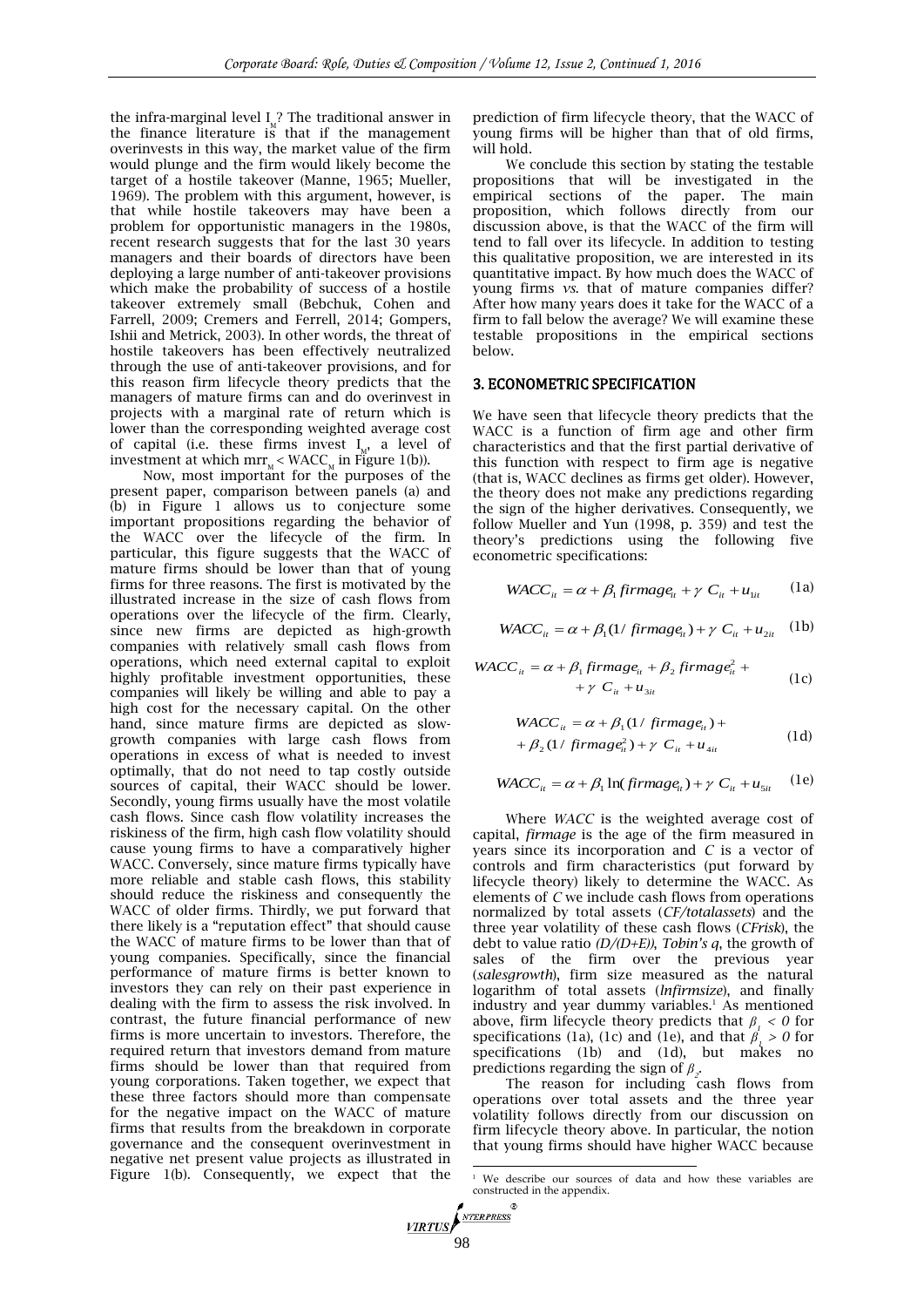of their relatively small and volatile cash flows from operations, while mature firms should have lower WACC because of their greater and more stable cash flows. Since we will control for firm size as indicated above, we expect a negative relationship between WACC and *CF/totalassets,* as firms with larger and more stable cash flows should have a lower probability of default. Conversely, we expect a positive relationship between WACC and *CFrisk* because the more volatile the cash flows the higher will be the risk of the firm and the return required by investors.

In addition, we include the debt to value ratio to control for the fact that since debt is usually cheaper than equity, other things equal firms with a higher debt to value ratio should have a lower WACC. On the other hand, we include Tobin´s q and the growth of sales of the firm over the previous year to control for the differences investment opportunities that different firms have. With Tobin's q we aim to control for differences in potential investment opportunities, including growth through merger and acquisitions (Jovanovic and Rousseau, 2002). Conversely, with sales growth we expect to control for differences in the ability of firms to actually take advantage of those investment opportunities (La Porta, Lopez-de-Silanes, Schleifer and Vishny, 2002). Since the potential for rapid growth and actual rapid growth involves risk, we expect that the WACC will be positively related to both Tobin's q and sales growth.

Moreover, we include the natural logarithm of total assets to control for firm size. Since it has been argued that firm size reduces the probability of default (Hasan et al., 2015), we expect a negative correlation between firm size and the WACC. We also include industry dummy variables to control for the fact that project risk will likely vary depending on the industry.

Finally, our econometric specifications include time dummy variables to control for time fixed

effects. The inclusion of time dummy variables follows recent work on the suitability of econometric methods in corporate finance. In particular, we follow the work of Petersen (2009) who shows that when using panel datasets in corporate finance a pooled regression with time dummy variables and standard errors clustered by firm can be used to avoid important pitfalls. In our econometric section bellow we will follow this approach.

# 4. DATA AND ECONOMETRIC RESULTS

#### 4.1. Sample selection and description

Since the lifecycle theory of the firm was originally designed to explain economic and financial phenomena of the large modern corporation (Mueller, 1969, 1972, 2003), we need to collect data representative of this type of corporation in order to perform a valid and meaningful test of the theory. Thus, we collect a random sample of 586 U.S. firms listed in the S&P 500 and annual lists of corporations in the publications of Forbes, Fortune and Businessweek, with relevant data available both in the Datastream and Bloomberg databases. We then exclude banks, insurance and financial services companies since the accounting practices, risk and complexity of these companies is fundamentally different from those of most firms in the sample (Hasan et al., 2015). This reduces our final sample to 458 firms. Given that the Bloomberg data on the WACC starts in the year 2000, our period of study starts in that year and comprises the time period between 2000 and 2013.

Table 1 presents summary statistics for the main variables included in our econometric models. As can be seen, the companies in our sample present substantial variation in their WACC, age, cash flows, debt to value ratios and other variables of interest for testing our hypotheses.

#### **Table 1.** Summary statistics

This table presents summary statistics for the main variables included in our econometric models. *WACC* is the weighted average cost of capital as measured by Bloomberg (see the appendix). *Firmage* is firm age measured in years since the company's incorporation date. *lnfirmage* is the natural logarithm of firm age which is measured in years since the company's incorporation date. *CF/totalassets* is the ratio of the firm cash flows from operations during year *t* divided by total assets at the end of year *t*. *CFrisk* three year volatility of these cash flows calculated as the standard deviation of the firm's cash flows from operations from year *t-2* to *t*. *D/(D+E)* is the debt to value ratio calculated as the book value of firm debt to the book value of debt plus the market value of equity. *Tobin´s q* equals the market value of the firm at the end of year *t* divided by the book value of total assets at the end of year *t*. *salesgrowth* is the percentage change in the firm's total sales between the end of year *t-1* and the end of year *t*. *lnfirmsize* is the natural logarithm of the book value of the firm's total assets measured at the end of year *t* in thousands of constant 2010 U.S. dollars.

| <b>Variable</b>   | N    | Mean    | <b>Median</b> | Std. Dev. | Min       | Max      |
|-------------------|------|---------|---------------|-----------|-----------|----------|
| WACC (%)          | 4785 | 8.9223  | 8.6840        | 2.3425    | 2.2820    | 25.7970  |
| firmage           | 4785 | 71.4397 | 76,0000       | 31.7374   | 3.0000    | 165.0000 |
| <b>Infirmage</b>  | 4785 | 4.1401  | 4.3307        | 0.5560    | 1.0986    | 5.1059   |
| CF/totalassets    | 4785 | 0.1061  | 0.0982        | 0.0657    | $-0.3643$ | 0.5265   |
| CFrisk            | 4785 | 0.0251  | 0.0167        | 0.0278    | 0.0001    | 0.3128   |
| $D/(D+E)$         | 4785 | 0.2555  | 0.2199        | 0.1914    | 0.0000    | 0.9905   |
| Tobin's q         | 4785 | 1.3906  | 1.0991        | 0.9805    | 0.0065    | 15.8453  |
| salesgrowth       | 4785 | 0.0638  | 0.0550        | 0.2120    | $-0.8369$ | 4.6195   |
| <b>Infirmsize</b> | 4785 | 15.3940 | 15.3220       | 1.5251    | 11.0649   | 20.5767  |

Table 2 presents pairwise correlations between the empirical variables. Importantly, the WACC has a negative correlation with our measure of firm age (*lnfirmage*) which is significant at the 1% level. This suggests that, as predicted by firm lifecycle theory, the WACC tends to fall as firms mature. Moreover, the table shows that WACC has a negative correlation with the natural logarithm of cash flows from operations (*lnCF*) and a positive correlation with the volatility of cash flows from operations

VIRTUS NTERPRESS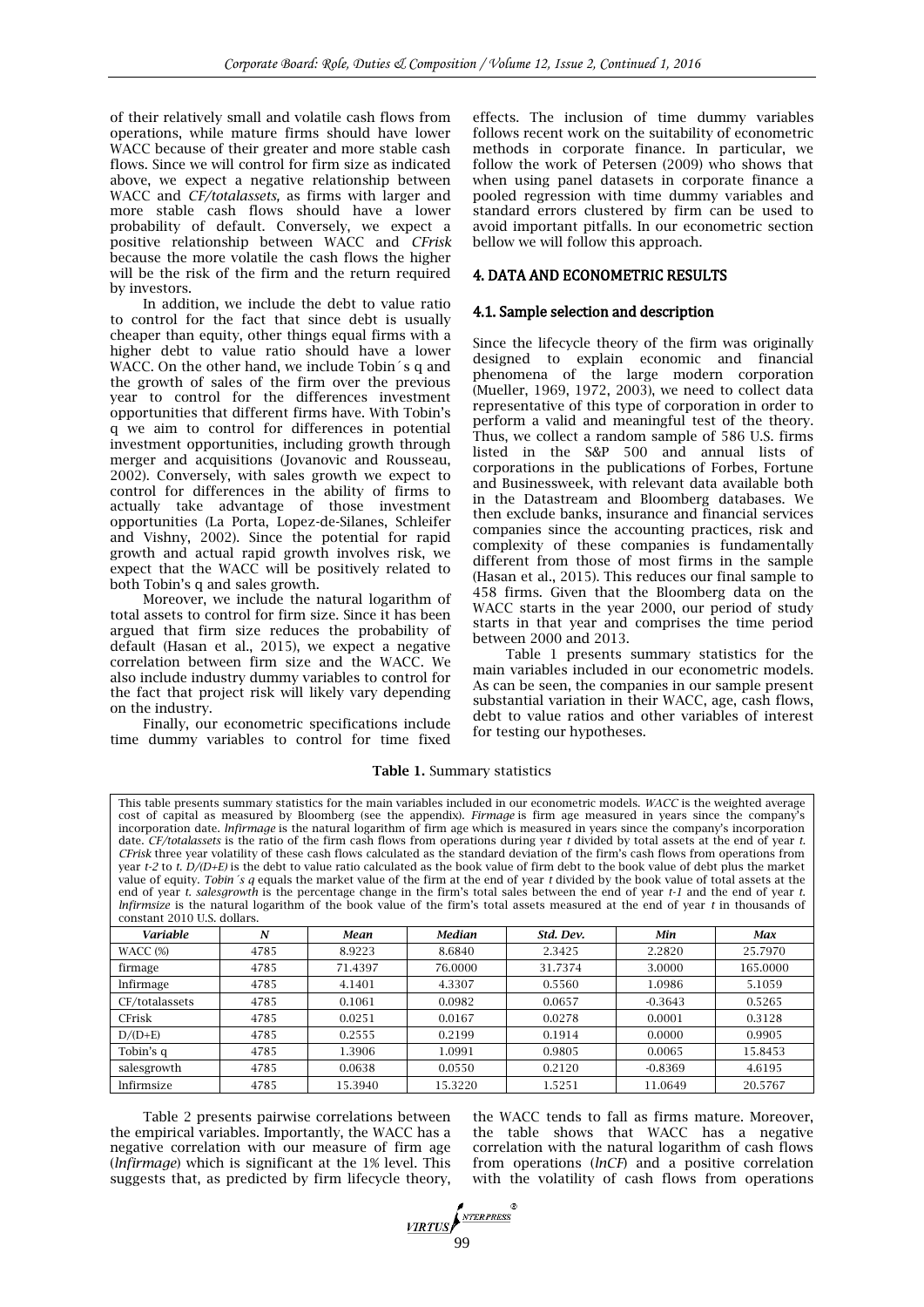(*CFrisk*), both of which are also significant at the 1% level. This finding suggests that, as predicted by lifecycle theory, the WACC falls as the size of the cash flows from operations increases and the volatility of the cash flows decreases. Conversely, note that there is a very strong correlation of 0.92 (significant at the 1% level) between our measures of firm size (*lnfirmsize*) and cash flow size (*lnCF*), so that if we include both variables in our regressions we would likely have collinearity problems. For this reason, instead of including *lnCF* in the econometric regressions we decided to include the firm's cash flows divided by total assets (*CF/totalassets*) instead. Although the pairwise correlation between WACC and *CF/totalassets* is positive and significant, we expect that once we control for firm size in the multiple regression equations the relationship between these two variables will be negative.

#### **Table 2.** Correlation matrix

This table presents the correlation matrix for the main variables included in our econometric models. Variable definitions are presented in Table 1 and their construction is discussed in the appendix, with the exception of *lnCF* which is the natural logarithm of cash flows from operations measured at the end of year *t* in thousands of constant 2010 U.S. dollars. \*\* and \* indicate a statistically significant correlation at the 1% and 5% level respectively.

| <b>Variable</b> | <b>WACC</b> | Infirmage   | CF/total-assets | <b>InCF</b> | <b>CFrisk</b> | $D/(D+E)$   | Tobin's q  | Sales-<br>growth | Firm-<br>size |
|-----------------|-------------|-------------|-----------------|-------------|---------------|-------------|------------|------------------|---------------|
| <b>WACC</b>     | 1.0000      |             |                 |             |               |             |            |                  |               |
| lnfirmage       | $-0.2245**$ | 1.0000      |                 |             |               |             |            |                  |               |
| CF/totalassets  | $0.1529**$  | $-0.1081**$ | 1.0000          |             |               |             |            |                  |               |
| lnCF            | $-0.1349**$ | $0.1037**$  | $0.3135**$      | 1.0000      |               |             |            |                  |               |
| CFrisk          | $0.2521**$  | $-0.2126**$ | $-0.0277$       | $-0.1600**$ | 1.0000        |             |            |                  |               |
| $D/(D+E)$       | $-0.5296**$ | $0.2314**$  | $-0.4610**$     | $-0.0356**$ | $-0.1148**$   | 1.0000      |            |                  |               |
| Tobin's q       | $0.1649**$  | $-0.2472**$ | $0.5469**$      | $0.1474**$  | $0.1514**$    | $-0.5263**$ | 1.0000     |                  |               |
| salesgrowth     | $0.0283*$   | $-0.0472**$ | $0.1566**$      | $0.0813**$  | $-0.0224$     | $-0.0898**$ | $0.1013**$ | 1.0000           |               |
| Infirmsize      | $-0.2253**$ | $0.1714**$  | $0.0574**$      | $0.9244**$  | $-0.2260**$   | $0.1522**$  | $-0.0226$  | $0.0582**$       | 1.0000        |

On the other hand Table 2 shows that, as can be obviously expected, the correlation between the WACC and the debt to value ratio *(D/(D+E))* is negative and significant at the 1% level, while the correlation between the debt to value ratio and our measure of firm age is positive and significant at the 1% level. These two correlations imply that as firms get older their debt to value ratio increases (firms use relatively more debt), and in turn, that this increase in the use of leverage is one of the mechanisms that cause the WACC to fall as firms mature.

Interestingly, Table 2 shows that the correlations between WACC and Tobin's q on the one hand and WACC and sales growth (*salesgrowth*) on the other are positive and significant, while the correlations between Tobin's q and firm age on the one hand and sales growth and firm age on the other are negative and significant. Viewed through the lens of firm lifecycle theory this suggests that young firms have abundant attractive investment opportunities and are growing fast compared to mature firms, but that they have relatively higher WACC as depicted in Figure 1. Finally, the correlation matrix shows a positive and significant correlation between our measures of firm age and firm size, and a negative and significant correlation between firm size and WACC. This implies that as firms mature they become larger and as a consequence of their larger size their WACC decreases. As it has been argued elsewhere in the literature, one plausible explanation for this observation is that firm size reduces the probability of default, and for this reason the WACC will tend to fall as firm size increases (Hasan et al., 2015).

# 4.2. Econometric results

Table 3 presents the results of our econometric analysis. In particular, columns 1a trough 1e present the estimates for the five specifications discussed in

section 3. As can be seen all the specifications imply that WACC falls with firm age which is consistent with the predictions of firm lifecycle theory. On the other hand, we cannot choose among the five specifications in terms of fit to the data as all of them present a very similar adjusted  $\mathbb{R}^2$ .

To facilitate our discussion on the trend of the WACC as firms get older, in Table 4 we present the WACCs for different firm ages implied by the estimates of Table 3. To obtain the values shown, we held all variables (other than WACC and firm age) at their mean values while varying firm age and taking note of the changes in the WACC. The last row of Table 4 presents the age of the firm (Age\*) at which its estimated WACC equals the average WACC in the sample (i.e. 8.92%) as implied by the estimates in each econometric model. The five specifications indicate that for the average firm WACC falls below the average WACC in the sample at some point between the  $52<sup>nd</sup>$  and  $71<sup>st</sup>$  year after firm incorporation.

Among our econometric specifications, probably models 1b and 1d are the most plausible as they describe a gradual decline in the WACC until it reaches 8.69% and 8.66% in the limit respectively.<sup>2</sup> Conversely, 1a and 1e are somewhat implausible as their functional forms both imply a continual decline with the WACC eventually turning negative. Finally, model 1c implies that the average firm's WACC begins to rise after 133 years. One possible reason why this increase in the WACC could happen would be if the average firm enters a phase of general decline around this age. However, as the coefficient of age squared in model 1c is insignificant at any level of significance, we consider the implications of this model as somewhat implausible.

 $\overline{a}$ <sup>2</sup> This discussion follows Mueller and Yun (1998, 360) who use similar econometric specifications in another context, namely in the investigation of the behavior of rates of return over the lifecycle of the firm.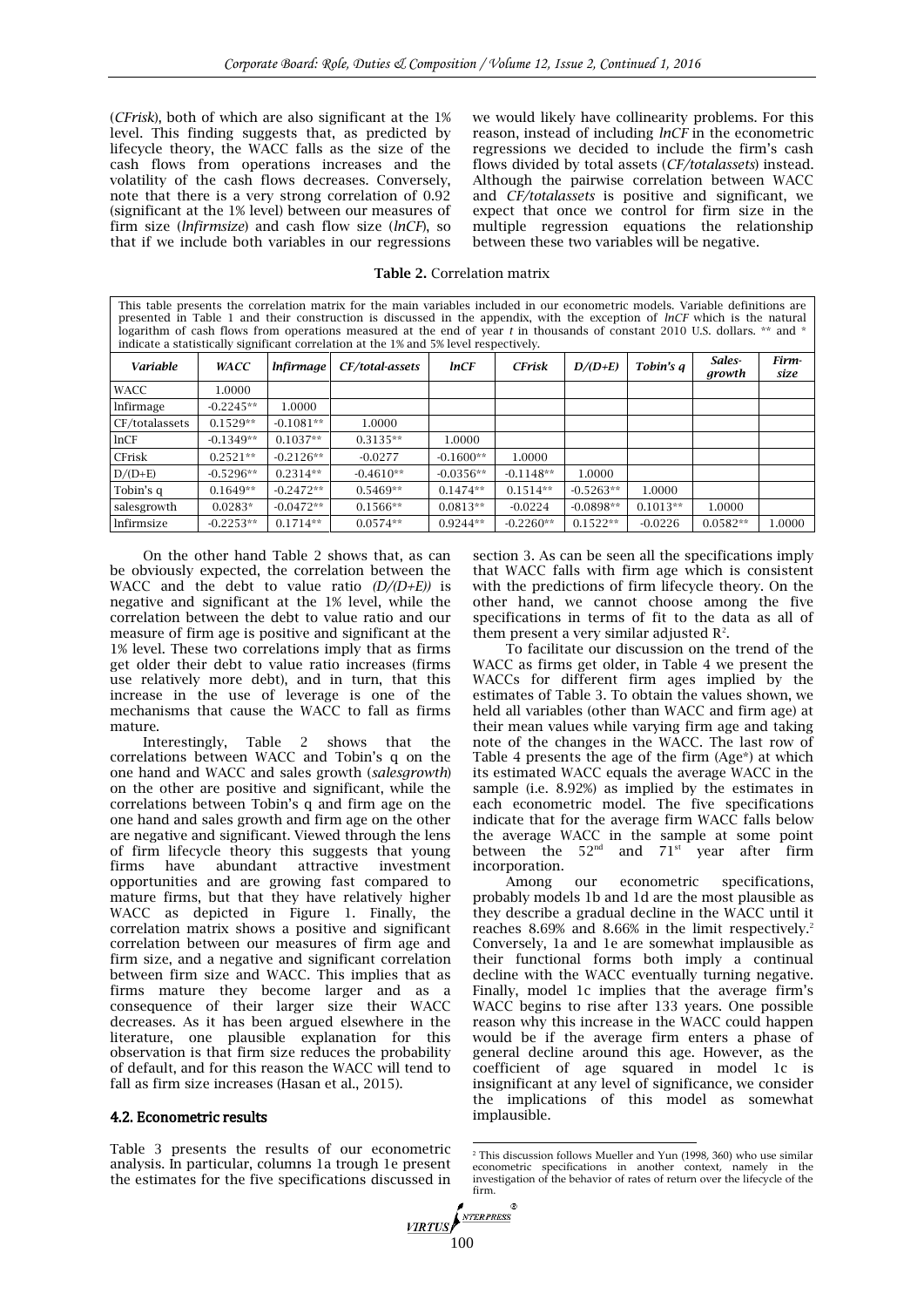#### **Table 3.** Econometric results

| This table presents the results of regressing WACC on firm age, other firm lifecycle characteristics likely to determine WACC, and<br>control variables. Variable definitions are presented in Table 1 and their construction is discussed in the appendix. Note that we<br>include year dummy variables to pick up movements in stock market values that are common to all firms, as well as industry<br>dummy variables which we construct based on the FTSE/DJ Industry Classification Benchmark (ICB) super sector codes. ** and *<br>indicate a statistically significant coefficient at the 1% and 5% level respectively. We report standard errors clustered by firm in<br>parentheses. |                          |                |                       |                                                                                                                                                                                                                             |                                                                                                                                                                                                                                              |             |
|------------------------------------------------------------------------------------------------------------------------------------------------------------------------------------------------------------------------------------------------------------------------------------------------------------------------------------------------------------------------------------------------------------------------------------------------------------------------------------------------------------------------------------------------------------------------------------------------------------------------------------------------------------------------------------------------|--------------------------|----------------|-----------------------|-----------------------------------------------------------------------------------------------------------------------------------------------------------------------------------------------------------------------------|----------------------------------------------------------------------------------------------------------------------------------------------------------------------------------------------------------------------------------------------|-------------|
| <b>Variable</b>                                                                                                                                                                                                                                                                                                                                                                                                                                                                                                                                                                                                                                                                                | Predicted sign           | 1 <sub>a</sub> | 1 <sub>b</sub>        | 1 <sub>c</sub>                                                                                                                                                                                                              | 1d                                                                                                                                                                                                                                           | 1e          |
| Intercept                                                                                                                                                                                                                                                                                                                                                                                                                                                                                                                                                                                                                                                                                      | $+$                      | 13.0758**      | 12.5448**             | 13.2956**                                                                                                                                                                                                                   | 12.5018**                                                                                                                                                                                                                                    | 14.1536**   |
|                                                                                                                                                                                                                                                                                                                                                                                                                                                                                                                                                                                                                                                                                                |                          | (0.5550)       | (0.5739)              | (0.5787)                                                                                                                                                                                                                    | (0.5802)                                                                                                                                                                                                                                     | (0.6060)    |
| firmage                                                                                                                                                                                                                                                                                                                                                                                                                                                                                                                                                                                                                                                                                        |                          | $-0.0056**$    |                       | $-0.0126*$                                                                                                                                                                                                                  | 14.0484**<br>(3.9994)<br>$-14.8501$<br>(16.6617)<br>$-1.8950*$<br>(0.7865)<br>9.9773**<br>(2.3339)<br>$-5.1068**$<br>(0.3059)<br>$-0.1954**$<br>(0.0506)<br>$0.2806*$<br>(0.1256)<br>$-0.1584**$<br>(0.0311)<br>yes<br>yes<br>0.5806<br>4785 |             |
|                                                                                                                                                                                                                                                                                                                                                                                                                                                                                                                                                                                                                                                                                                |                          | (0.0014)       |                       | (0.0056)<br>0.00005<br>(0.00004)<br>$-2.0736**$<br>(0.7889)<br>9.7712**<br>(2.3264)<br>$-5.0736**$<br>(0.3055)<br>$-0.1716**$<br>(0.0515)<br>0.2882*<br>(0.1287)<br>$-0.1566**$<br>(0.0312)<br>yes<br>yes<br>0.5801<br>4785 |                                                                                                                                                                                                                                              |             |
|                                                                                                                                                                                                                                                                                                                                                                                                                                                                                                                                                                                                                                                                                                | $^+$                     |                | 12.1249**             |                                                                                                                                                                                                                             |                                                                                                                                                                                                                                              |             |
| 1/firmage                                                                                                                                                                                                                                                                                                                                                                                                                                                                                                                                                                                                                                                                                      |                          |                | (2.3131)              |                                                                                                                                                                                                                             |                                                                                                                                                                                                                                              |             |
| firmage <sup>2</sup>                                                                                                                                                                                                                                                                                                                                                                                                                                                                                                                                                                                                                                                                           | $\overline{\mathcal{L}}$ |                |                       |                                                                                                                                                                                                                             |                                                                                                                                                                                                                                              |             |
|                                                                                                                                                                                                                                                                                                                                                                                                                                                                                                                                                                                                                                                                                                |                          |                |                       |                                                                                                                                                                                                                             |                                                                                                                                                                                                                                              |             |
| 1/firmage <sup>2</sup>                                                                                                                                                                                                                                                                                                                                                                                                                                                                                                                                                                                                                                                                         | $\overline{?}$           |                |                       |                                                                                                                                                                                                                             |                                                                                                                                                                                                                                              |             |
|                                                                                                                                                                                                                                                                                                                                                                                                                                                                                                                                                                                                                                                                                                |                          |                |                       |                                                                                                                                                                                                                             |                                                                                                                                                                                                                                              |             |
| <b>Infirmage</b>                                                                                                                                                                                                                                                                                                                                                                                                                                                                                                                                                                                                                                                                               |                          |                |                       |                                                                                                                                                                                                                             |                                                                                                                                                                                                                                              | $-0.3536**$ |
|                                                                                                                                                                                                                                                                                                                                                                                                                                                                                                                                                                                                                                                                                                |                          |                |                       |                                                                                                                                                                                                                             |                                                                                                                                                                                                                                              | (0.0805)    |
| CF/totalassets                                                                                                                                                                                                                                                                                                                                                                                                                                                                                                                                                                                                                                                                                 | $\overline{\phantom{a}}$ | $-2.1391**$    | $-1.8808*$            |                                                                                                                                                                                                                             |                                                                                                                                                                                                                                              | $-2.0282**$ |
|                                                                                                                                                                                                                                                                                                                                                                                                                                                                                                                                                                                                                                                                                                |                          | (0.7816)       | (0.7876)              |                                                                                                                                                                                                                             |                                                                                                                                                                                                                                              | (0.7815)    |
| CFrisk                                                                                                                                                                                                                                                                                                                                                                                                                                                                                                                                                                                                                                                                                         | $^{+}$                   | 9.8223**       | 10.0411**             |                                                                                                                                                                                                                             |                                                                                                                                                                                                                                              | 9.7993**    |
|                                                                                                                                                                                                                                                                                                                                                                                                                                                                                                                                                                                                                                                                                                |                          | (2.3424)       | (2.3372)              |                                                                                                                                                                                                                             |                                                                                                                                                                                                                                              | (2.3272)    |
| $D/(D+E)$                                                                                                                                                                                                                                                                                                                                                                                                                                                                                                                                                                                                                                                                                      | $\overline{\phantom{a}}$ | $-5.0739**$    | $-5.1088**$           |                                                                                                                                                                                                                             |                                                                                                                                                                                                                                              | $-5.0841**$ |
|                                                                                                                                                                                                                                                                                                                                                                                                                                                                                                                                                                                                                                                                                                |                          | (0.3061)       | (0.3060)              |                                                                                                                                                                                                                             |                                                                                                                                                                                                                                              | (0.3055)    |
| Tobin's q                                                                                                                                                                                                                                                                                                                                                                                                                                                                                                                                                                                                                                                                                      | $\qquad \qquad +$        | $-0.1649**$    | $-0.1969**$           |                                                                                                                                                                                                                             |                                                                                                                                                                                                                                              | $-0.1789**$ |
|                                                                                                                                                                                                                                                                                                                                                                                                                                                                                                                                                                                                                                                                                                |                          | (0.0515)       | (0.0509)<br>$0.2799*$ |                                                                                                                                                                                                                             |                                                                                                                                                                                                                                              | (0.0507)    |
| salesgrowth                                                                                                                                                                                                                                                                                                                                                                                                                                                                                                                                                                                                                                                                                    | $\qquad \qquad +$        | $0.2952*$      |                       |                                                                                                                                                                                                                             |                                                                                                                                                                                                                                              | $0.2862*$   |
|                                                                                                                                                                                                                                                                                                                                                                                                                                                                                                                                                                                                                                                                                                |                          | (0.1304)       | (0.1256)              |                                                                                                                                                                                                                             |                                                                                                                                                                                                                                              | (0.1281)    |
| <b>Infirmsize</b>                                                                                                                                                                                                                                                                                                                                                                                                                                                                                                                                                                                                                                                                              |                          | $-0.1575**$    | $-0.1593**$           |                                                                                                                                                                                                                             |                                                                                                                                                                                                                                              | $-0.1562**$ |
|                                                                                                                                                                                                                                                                                                                                                                                                                                                                                                                                                                                                                                                                                                |                          | (0.0313)       | (0.0310)              |                                                                                                                                                                                                                             |                                                                                                                                                                                                                                              | (0.0312)    |
| Industry dummy variables?                                                                                                                                                                                                                                                                                                                                                                                                                                                                                                                                                                                                                                                                      |                          | yes            | yes                   |                                                                                                                                                                                                                             |                                                                                                                                                                                                                                              | yes         |
| Time dummy variables?                                                                                                                                                                                                                                                                                                                                                                                                                                                                                                                                                                                                                                                                          |                          | yes            | yes                   |                                                                                                                                                                                                                             |                                                                                                                                                                                                                                              | yes         |
| Adjusted $\mathbb{R}^2$                                                                                                                                                                                                                                                                                                                                                                                                                                                                                                                                                                                                                                                                        |                          | 0.5796         | 0.5806                |                                                                                                                                                                                                                             |                                                                                                                                                                                                                                              | 0.5805      |
| Number of observations                                                                                                                                                                                                                                                                                                                                                                                                                                                                                                                                                                                                                                                                         |                          | 4785           | 4785                  |                                                                                                                                                                                                                             |                                                                                                                                                                                                                                              | 4785        |

**Table 4.** Calculated WACCs for different firm ages under each econometric model

This table presents calculated WACCs implied by the estimates in each econometric model. In these calculations we hold all variables, other than WACC and firm age, at their mean values. The last row presents the age of the firm, Age\*, at which its estimated WACC equals the average WACC in the sample i.e. 8.92% as implied by the estimates in each econometric model.

| Firm Age     | WACC (%) |                |      |       |       |  |  |  |
|--------------|----------|----------------|------|-------|-------|--|--|--|
|              | 1a       | 1 <sub>b</sub> | 1c   | 1d    | 1e    |  |  |  |
| $\mathbf{1}$ | 9.31     | 20.81          | 9.52 | 7.86  | 10.39 |  |  |  |
| 5            | 9.29     | 11.11          | 9.47 | 10.88 | 9.82  |  |  |  |
| 10           | 9.26     | 9.90           | 9.41 | 9.92  | 9.57  |  |  |  |
| 20           | 9.21     | 9.30           | 9.30 | 9.33  | 9.33  |  |  |  |
| 30           | 9.15     | 9.09           | 9.20 | 9.11  | 9.18  |  |  |  |
| 40           | 9.10     | 8.99           | 9.10 | 9.00  | 9.08  |  |  |  |
| 50           | 9.04     | 8.93           | 9.02 | 8.94  | 9.00  |  |  |  |
| 60           | 8.99     | 8.89           | 8.95 | 8.89  | 8.94  |  |  |  |
| 70           | 8.93     | 8.86           | 8.88 | 8.86  | 8.88  |  |  |  |
| 80           | 8.87     | 8.84           | 8.83 | 8.84  | 8.84  |  |  |  |
| 90           | 8.82     | 8.82           | 8.78 | 8.82  | 8.80  |  |  |  |
| 100          | 8.76     | 8.81           | 8.75 | 8.80  | 8.76  |  |  |  |
| 110          | 8.71     | 8.80           | 8.72 | 8.79  | 8.72  |  |  |  |
| 120          | 8.65     | 8.79           | 8.70 | 8.78  | 8.69  |  |  |  |
| 130          | 8.60     | 8.78           | 8.69 | 8.77  | 8.67  |  |  |  |
| 140          | 8.54     | 8.78           | 8.70 | 8.76  | 8.64  |  |  |  |
| 150          | 8.49     | 8.77           | 8.71 | 8.75  | 8.61  |  |  |  |
| 160          | 8.43     | 8.77           | 8.73 | 8.75  | 8.59  |  |  |  |
| Age*         | 71       | 52             | 64   | 53    | 63    |  |  |  |

Returning to Table 3, the results show a negative relationship between WACC and *CF/totalassets* which is significant at the 1% level or

5% level depending on the econometric specification. Our results imply, that if *CF/totalassets* increases by one standard deviation, the average firm's WACC

NTERPRESS **VIRTUS** 101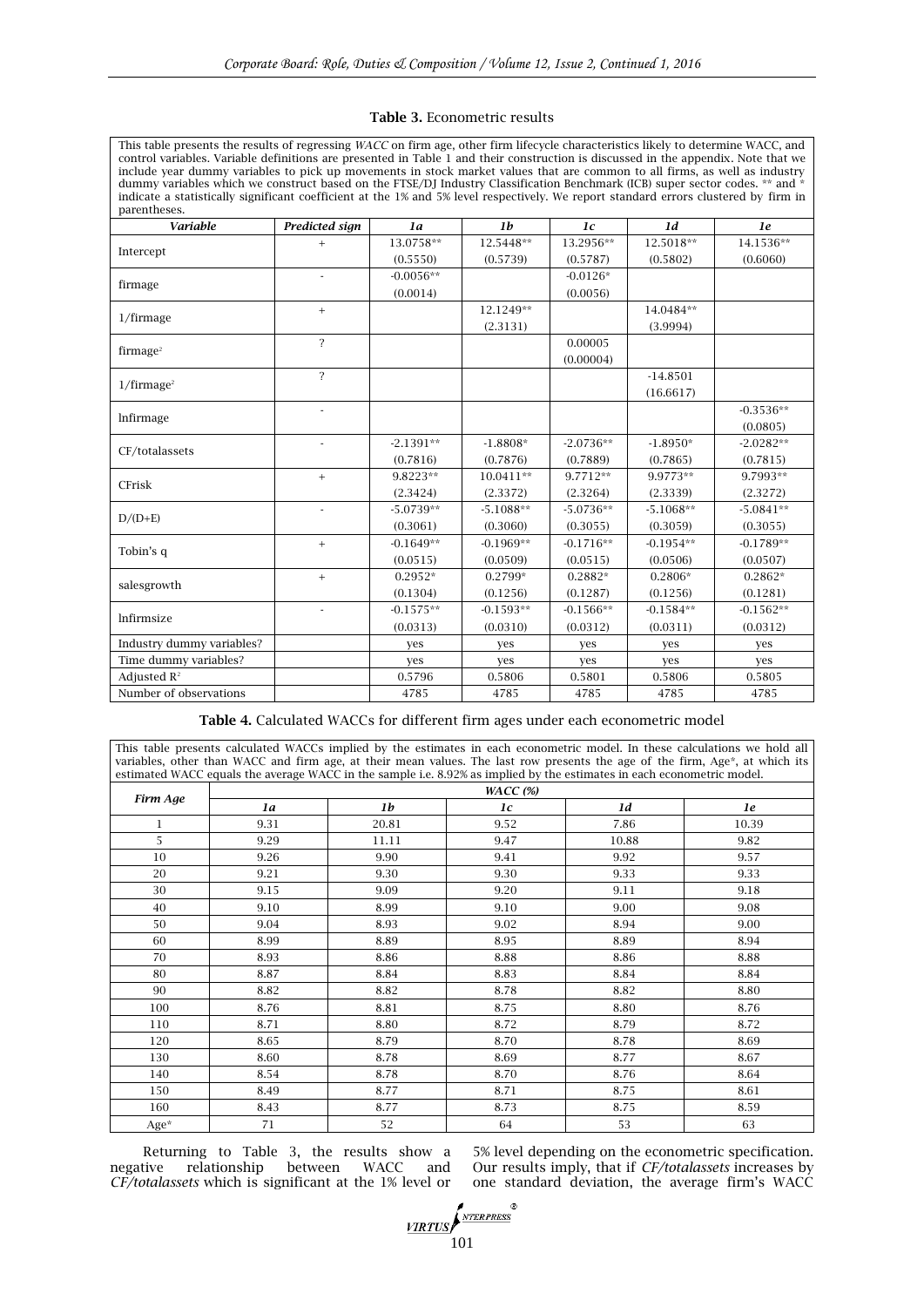falls by around 0.12 to 0.14 percentage points depending on the econometric model. On the other hand, the table shows a positive relationship between WACC and *CFrisk* which is significant at the 1% level. According to our results, if *CFrisk* increases by one standard deviation, then the WACC of the average firm increases by about 0.27 to 0.28 percentage points depending on the model. Thus, from these results we conclude that the impact of both variables on the WACC is also economically significant. In addition, since *CF/totalassets* and *CFrisk* control for the impact of cash flow size and volatility on the WACC, we conclude that the observed fall of the WACC as firm age increases (Table 4) is consistent with the existence of a "reputation effect" as hypothesized in section 2. Thus, our results are consistent with the lifecycle theory prediction that mature firms have a lower WACC due to their higher reputation and their relatively less volatile and bigger cash flows compared to new firms.

Turning to the control variables, all models in Table 3 show a negative relationship between WACC and the debt to value ratio  $(D/(D+E))$ , which is significant at the 1% level. This corroborates the widely held proposition that, since the cost of debt is typically lower than the cost of equity, as firms use proportionally more debt their WACC will fall. On the other hand, contrary to our expectations Table 3 shows a negative relationship between WACC and *Tobin's q* which is significant the 1% level for all specifications. This result suggests that, in the context of our study, Tobin's q is not functioning as a proxy for investment opportunities, rather *Tobin's q* represents a measure of firm valuation. In this sense, we conclude that the negative relationship between WACC and Tobin's q is due to the fact that, other things equal, as the firm's debt and equity are valued more highly by the market relative to their book value, the firm's cost of capital will be lower. In contrast, the table shows a positive relationship between WACC and *salesgrowth* which is significant at the 5% level. This corroborates our prediction that since actual rapid growth involves substantial risk, WACC should be positively related to *salesgrowth*. Finally, as expected we find a negative relationship between WACC and *lnfirmsize* which is significant at the 1% level. If firm size reduces the probability of default as has been hypothesized elsewhere (Hasan et al., 2015), then this lower risk of default should translate into a lower WACC.

# 4.3. Discussion of results

Firm lifecycle theory predicts that the WACC of the large modern corporation will tend to fall as companies become older. In this paper we present the first empirical test of this prediction and we find that the evidence is consistent with this expectation. In particular, we find that as firms mature the size of their cash flows from operations increases, while the volatility of said cash flows tends to decrease. These two facts reduce the overall riskiness of the firm and consequently the WACC falls with firm age. Interestingly, we find that even after controlling for cash flow size, cash flow volatility and other controls, WACC tends to fall with firm age. We hypothesize that this effect may be caused by a

"reputation effect". That is, since investors should be less uncertain about the future performance of mature firms, they should require a lower risk premium from these companies which should result in a lower WACC.

*Ex-post* we find that the other variables employed in this work, which are found to have a significant impact on the WACC, are also related to firm age. For instance, the results show that firm size is positively correlated with firm age and that larger firms have a lower WACC. This suggests that another mechanism through which firm lifecycle dynamics impact the WACC is the increase in size that the firm usually experiments as it matures, since as has been argued elsewhere larger firms have a lower risk of default (Hassan et al., 2015). As another case in point, consider our result that younger firms tend to grow faster as measured by *salesgrowth* and that fast growing firms have a higher WACC. One likely explanation for this result is that the rapid growth generally experimented by young firms involves taking relatively higher risks and this higher risks increase the required return demanded by investors which in turn results in a higher WACC.

Interestingly, our results show that the debt to value ratio (*D/(D+E)*) is positively correlated with firm age. Since the WACC usually falls as the proportion of debt increases (as debt is typically less costly than equity), we conclude that one reason the WACC falls as firms mature is that lenders likely perceive mature firms as relatively less risky and are more willing to make debt capital available to these firms. Finally, we find that Tobin's q has a negative correlation with firm age. As discussed above, if we consider Tobin's q as a valuation proxy (as opposed to a proxy for investment opportunities) this result suggests that young firms are usually more highly valued by the market than mature firms. In turn, this higher valuation reduces the WACC for young firms.

# 5. CONCLUSION

This paper tests the prediction of firm lifecycle theory that the WACC of the firm will tend to fall as it becomes older. Since there is good *a priori* reason to expect that the opposite could happen, as previous research suggests that corporate governance deteriorates as companies mature (Mueller, 2003, pp. 80-81; Saravia and Saravia-Matus, 2016), the econometric tests performed in the present paper are important and necessary to clarify this question.

Our results show strong support for the proposition that the WACC of mature firms is significantly lower than that of new firms. If we take into account that previous work on firm investment performance finds that mature firms tend to destroy value by deliberately investing in projects with negative net present value (Mueller and Yun, 1998; Saravia, 2014), our evidence comes to shed new light on the magnitude of the corporate governance problems of mature firms. Putting these two facts together, that mature firms overinvest even though they have access to cheaper capital, we conclude that the corporate governance problems of mature firms are severer than what previous literature might suggest. Clearly, the implication is that mature firms are destroying value by undertaking